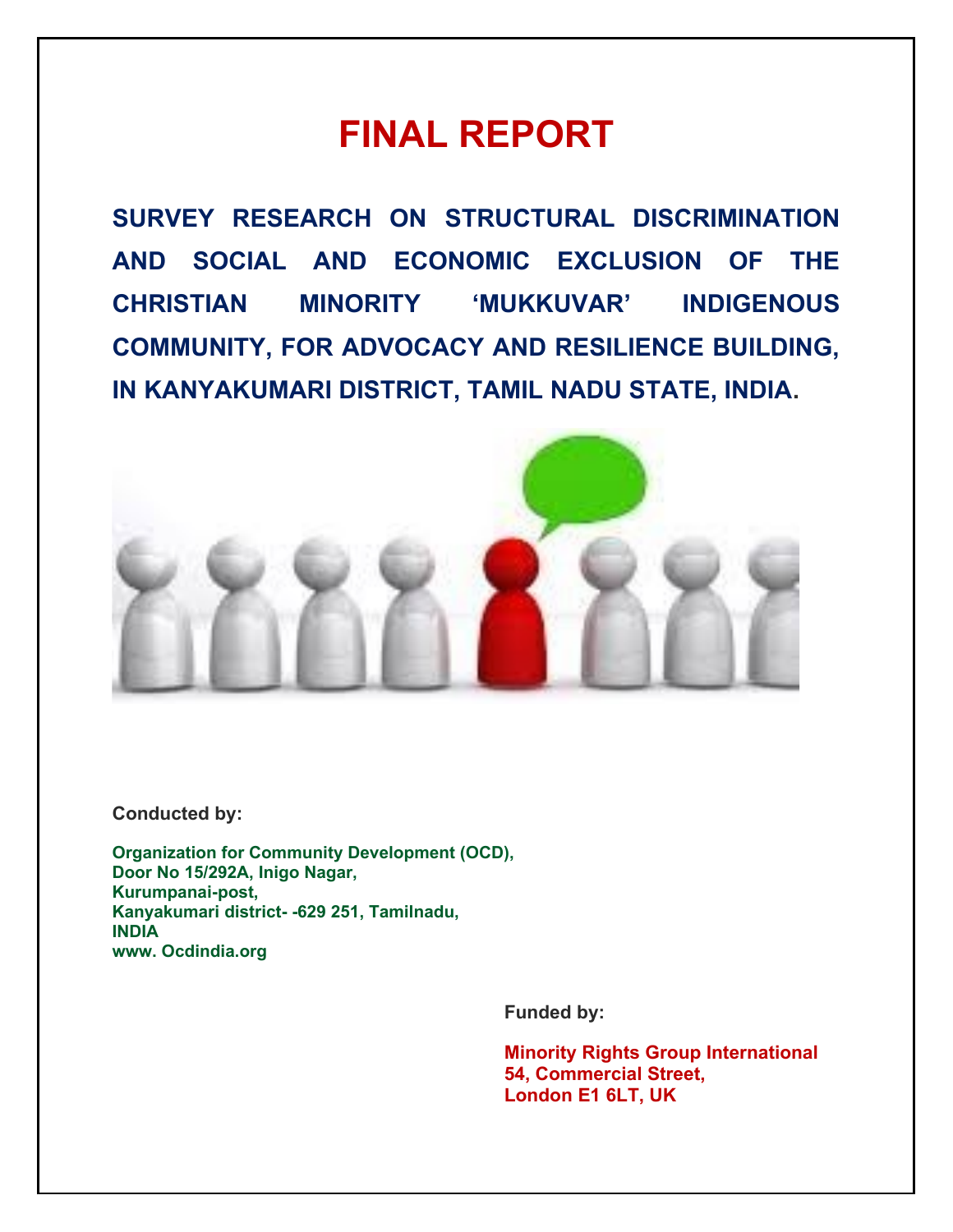## **A. BACKGROUND:**

The coronavirus disease 2019 (COVID-19) pandemic has to date resulted in 33,182,624 cases and 1,000,350 deaths worldwide. In India, the corresponding numbers are 6,041,638 and 94,971.<sup>1</sup> Growing reports highlight men and Black, Asian and Minority Ethnic (BAME) cohorts as at higher risk of adverse COVID-19 outcomes $2.3$ . Several genetic reasons have been proposed as potential explanations for the differential pattern of disease severity. Furthermore, disparities in socio-economic standards, housing conditions, socialization habits and risk perception have potential implications for risk of exposure and transmission. More importantly, "Time and time again, when emergencies occur, minorities and indigenous peoples are at risk of being excluded from life-saving humanitarian interventions. The current COVID-19 pandemic is no different and it is our moral obligation to ensure national responses leave no one behind." <sup>4</sup>

The minority community covered in the present study is the 'Mukkuvar' indigenous fisher folk community in Kanyakumari district, Tamil Nadu, India. This community of marine fisher people professing Catholic religion is living in Kanyakumari district [in Tamil Nadu state] and Thiruvananthapuram district [in Kerala state]. They were one of the earliest communities to get converted to Catholicism by the Portuguese in the  $16<sup>th</sup>$ century. The community is socially and economically backward and has been categorized as a Most Backward Community (MBC) by the Government of India. At present, the total number of Mukkuvar people living in the coast of Kannyakumari in 44 villages is 148,539, living as 37,211 families.

The objectives of the study include, but are not limited to the below.

- To examine the exclusion and discrimination faced by the minority indigenous Mukkuvar marine fisher folk community in the administration's response and relief mechanisms to the COVID-19 pandemic.
- To assess the impacts on the community during the lockdown period due to their minority status, both as processes and outcomes, and document the findings.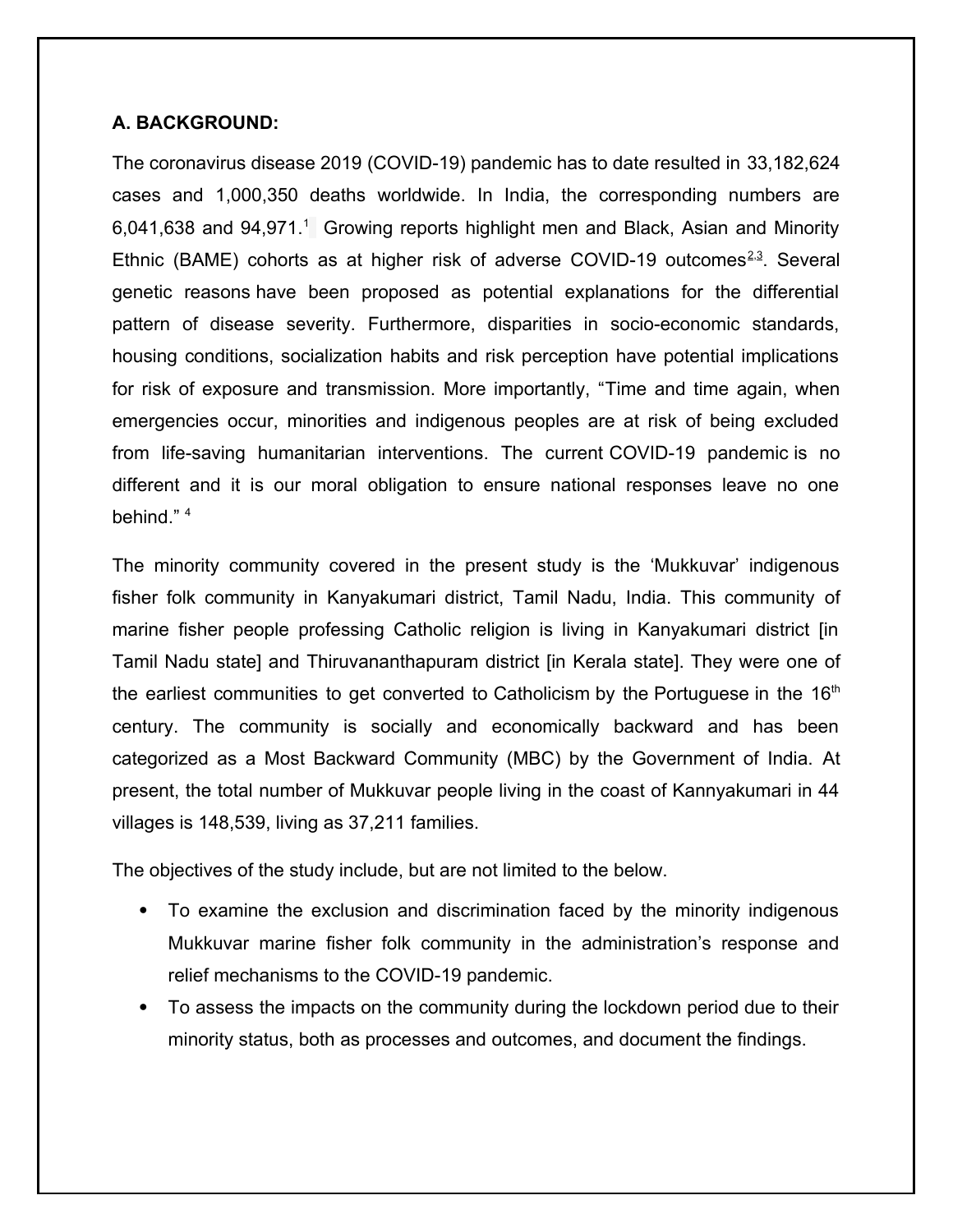To assess the extent and effects of hate-speech and disinformation efforts aimed at the Christian minority Mukkuvar community during the present pandemic crisis.

It was felt that understanding these factors and their significance was urgently needed to achieve the following objectives.

- To advocate for non-discrimination and greater inclusion of the Christian minority Mukkuvar community in particular and all minority groups in general, making use of the data source generated.
- To gather data on the preventive measures adopted and to track the spread of the COVID-19 infection in the community.
- To assess the unmet needs and the needs that emerge out of the present crisis of the community and the most vulnerable sub-groups such as head-load fish vending women, widows and children, and to use this data to design projects that would meet these needs and would build the foundation for promoting social policy measures which extend beyond simply meeting basic needs.

# **A.1. SETTING AND STUDY POPULATION**

There are a total of 44 coastal villages inhabited by the Mukkuvar minority community in Kanyakumari district. From these, 20 villages were chosen, selecting alternate villages as far as possible. In each village, 10 respondents were chosen based on criteria to include respondents from varied backgrounds which form 4 clusters. Therefore, the total sample size was 200.

## **Cluster 'A' – Fishermen**

- Male
- Actively engaged in fishing, either as a fisherman working for wages, or as a boat-owner cum fisherman.
- Aged 26 to 55
- Varied Education Levels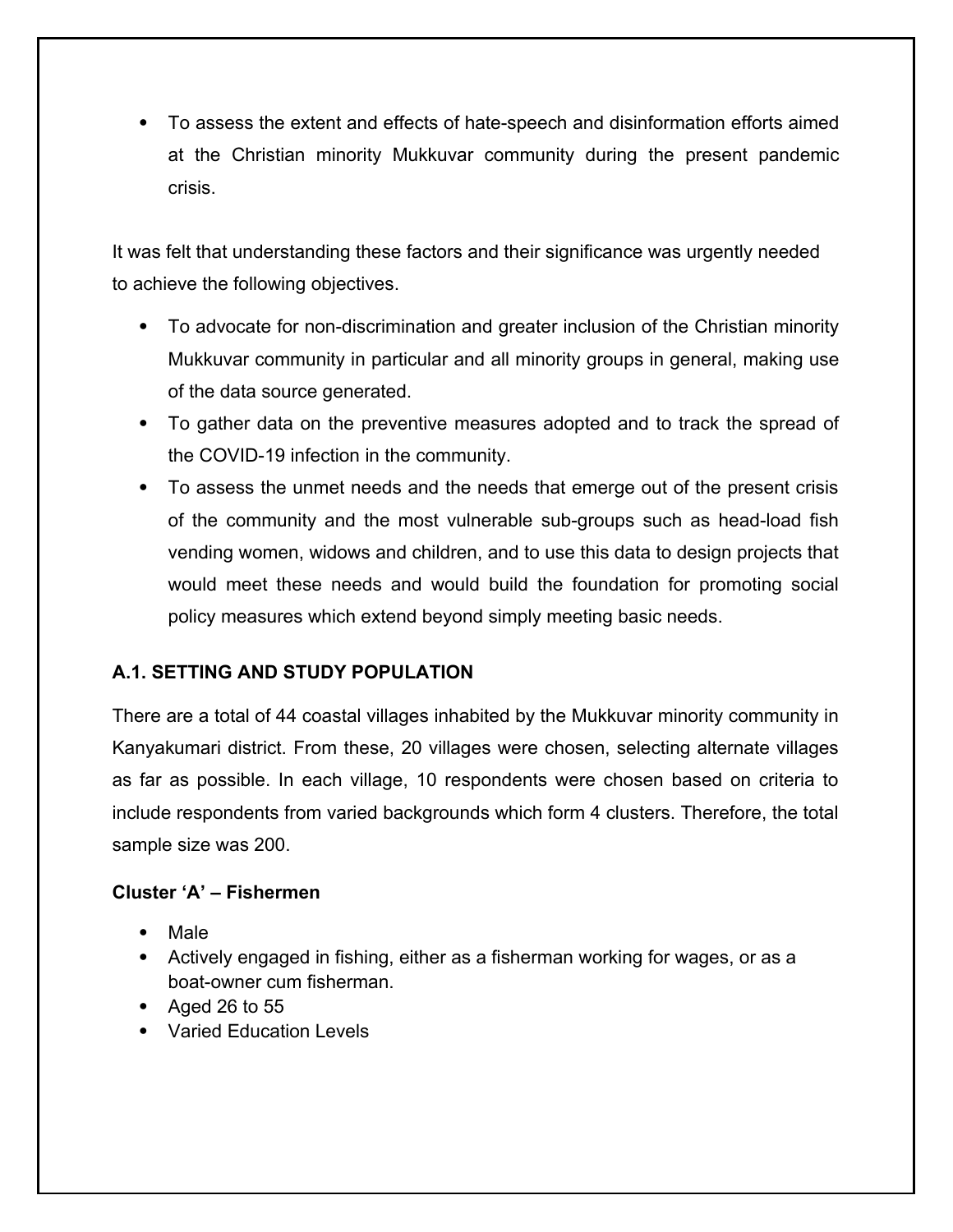# **Cluster 'B' – Head Load Fish Vendors**

- Female
- Actively engaged in 'head load' fish vending, wherein the woman, due to economic compulsion carries a load of fish on her head to be sold in towns or at markets
- Aged 26 to 55
- Varied Education Levels

## **Cluster 'C' – Housewives**

- Female
- Homemakers, not engaged in any income generation activity
- Aged 26 to 55
- Varied Education Levels

# **Cluster 'D' – Educated Youth**

- Male or Female
- A minimum of high school education
- Employed or unemployed
- Aged 18 to 30



*Figure -1: Sex-wise composition of Participant Clusters*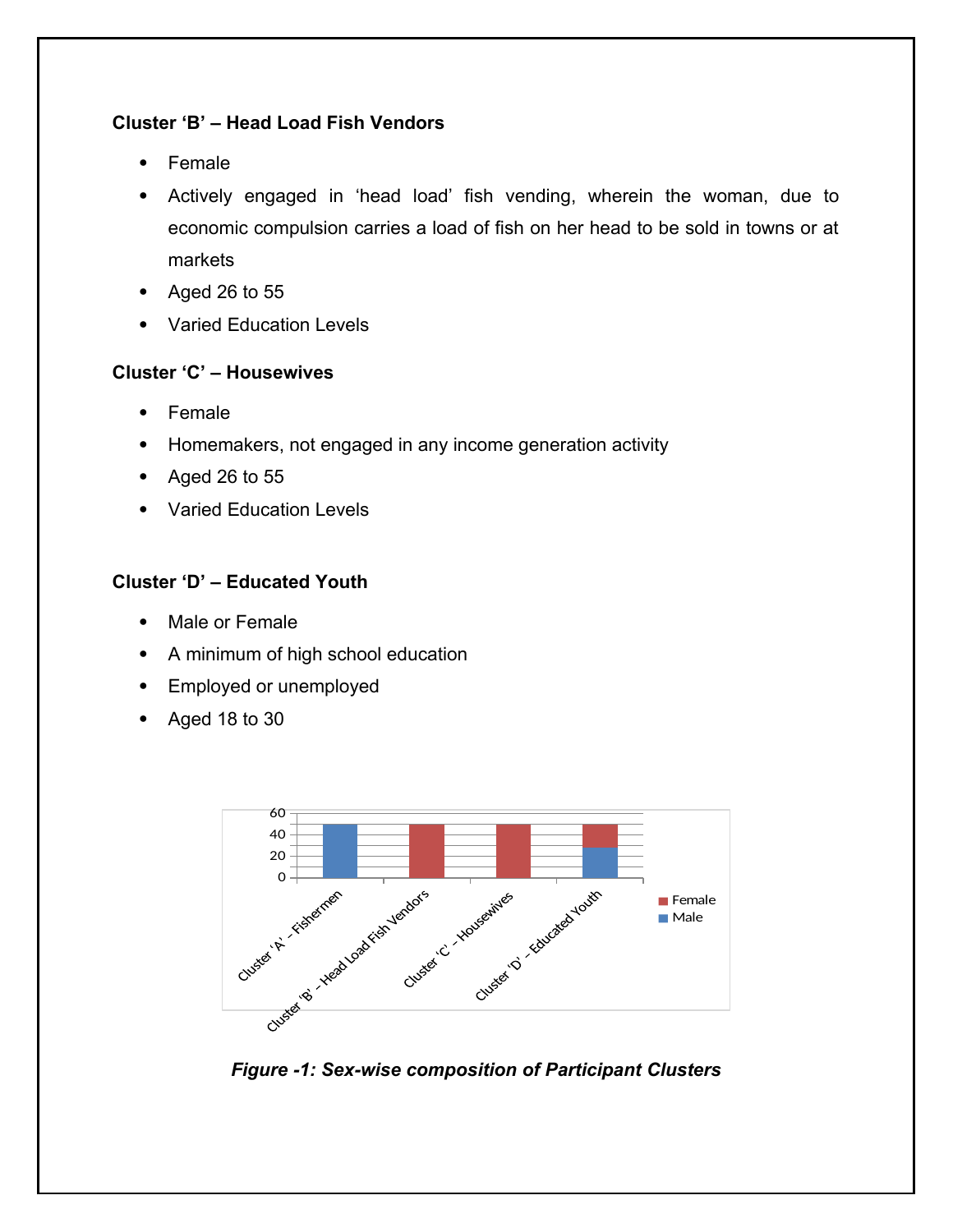# **A.2. SURVEY QUESTIONNAIRE & INTERVIEWS:**

The questionnaire contained a total of 38 questions under 4 categories

- A. Personal / Family Information 4 Questions
- B. General Information on Impact of Covid-19 3 Questions
- C. Information on Structural Discrimination and Social / Economic Exclusion 21 Questions
- D. COVID-19 Related Discrimination Faced By Community 10 questions

Interviewers were 5 educated young women from the same community who received 3 days training on interviewing and recording responses.

# **B. SURVEY RESEARCH FINDINGS**

## **B.1. POPULATION CHARACTERISTICS**

### **B.1.1. Housing and Ownership**

The survey results established a baseline of housing type and ownership. The Cluster 'B', comprised of Women Head Load Fish Vendors are seen to be the most disadvantaged in the sector of housing. Only 45 % of the cluster has access to proper housing, as huts and tiled roofed buildings do not provide adequate shelter in coastal areas prone to high velocity winds and harsh rainfall. Likewise, the same cluster fared poorly in the area of ownership with only 60 % being owners. The Cluster 'C', comprised of Housewives has the same percentage of 60% ownership, but 96 % live in proper concrete houses. Active fishermen on the other hand score more than 80% in the areas of both access to proper housing and in ownership. The educated youth too score more than 80% in the areas of both access to proper housing and in ownership revealing a direct link between comfortable housing and education.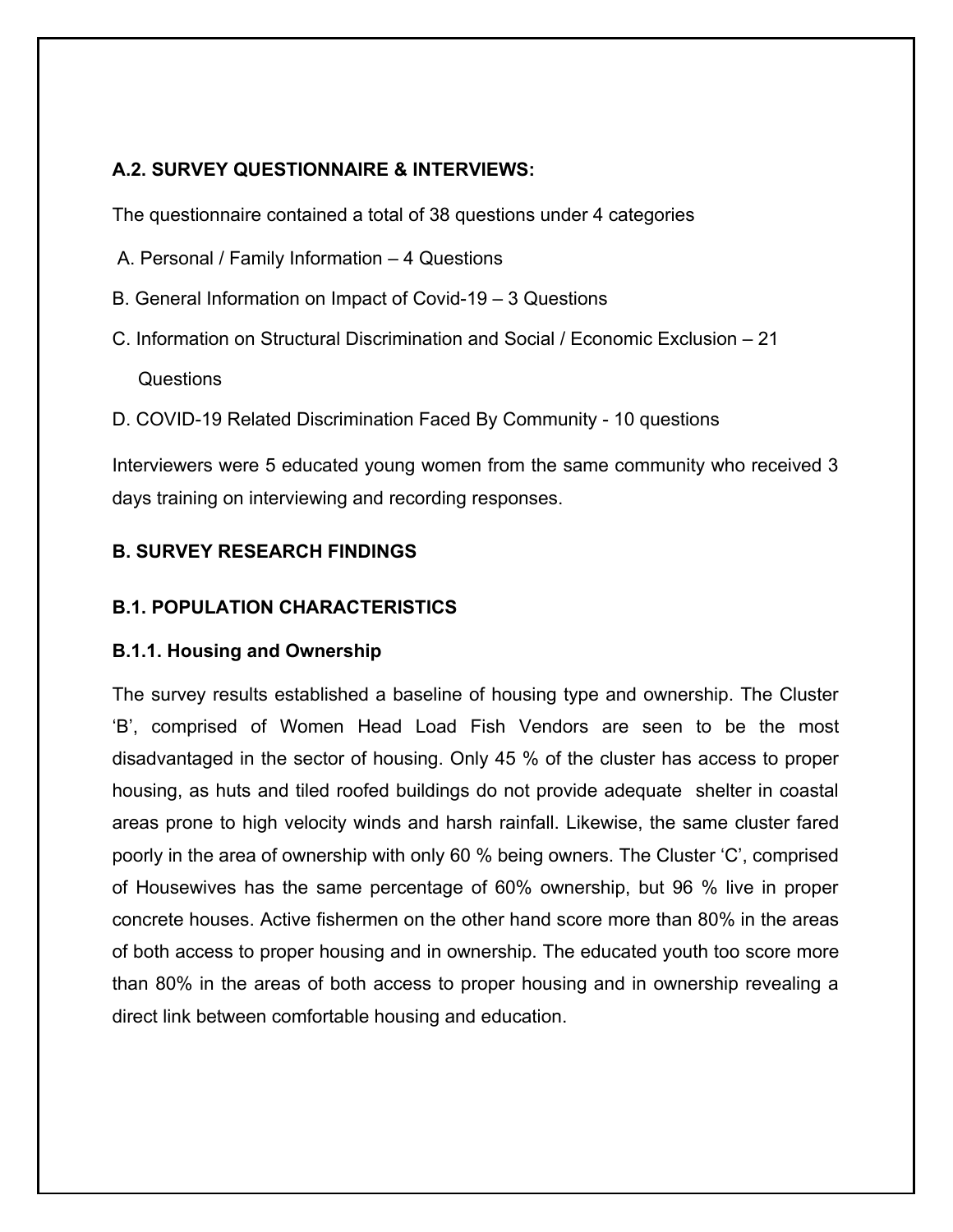



## **B.1.2. Household Income**

.

Poverty, either at household level or at community level has been linked to exclusion at community or in larger society, leading to deferential treatment to the richer segments.

Head-load fish vending women are the only cluster who have households not able to earn even INR 500 a month. It is noteworthy that none of them earn more than INR 1500 per month. On the other hand, 30 % of housewives reveal monthly household incomes in excess of INR 1500 per month.



*Figure -3 : Monthly Household Income (INR) of Participant Clusters*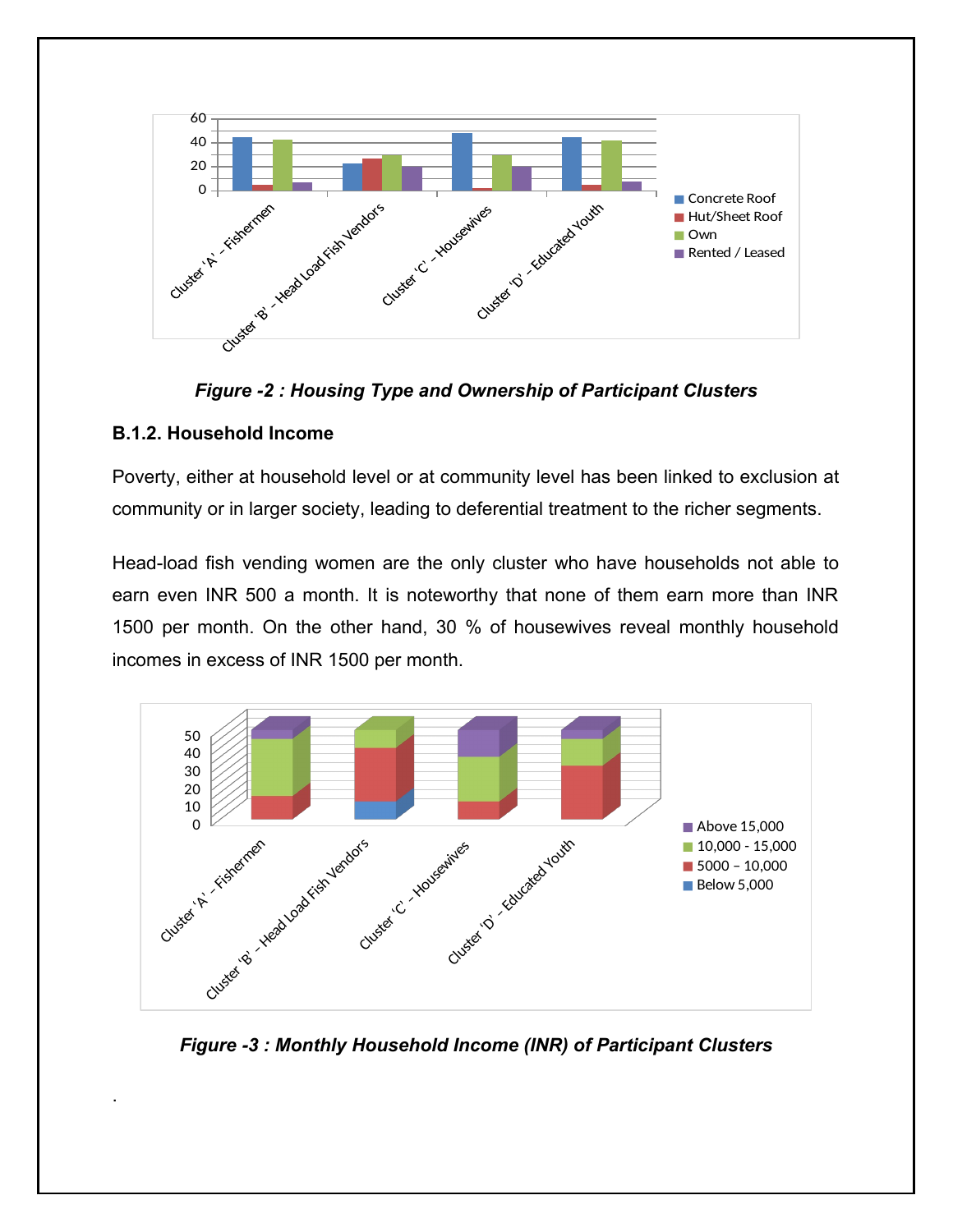### **B.2. Impact of COVID-19 on General Life of the Community**

Overall impact of the COVID-19 pandemic was reported by all four clusters to be 'Very Great' or 'Great'. There nevertheless was variation was variation in the perception of the extent of impact. The clusters of Fishermen and Women Head Load Fish Vendors were more likely to describe the impact as 'Very Great'. Though the impact was felt by all family members, members of these clusters as the breadwinners of their families and responsible for other family members, felt the impact the greatest.

The community in general is totally dependent on the fishing industry. The lockdown necessitated cessation of all fishing activity for four months which was immediately followed by the annual two month ban on fishing due to the fish breeding season. The average loss of income was reported by the respondents as below



*Figure - 4 : Loss of Income (INR) of Participant Clusters during COVID-19 Pandemic*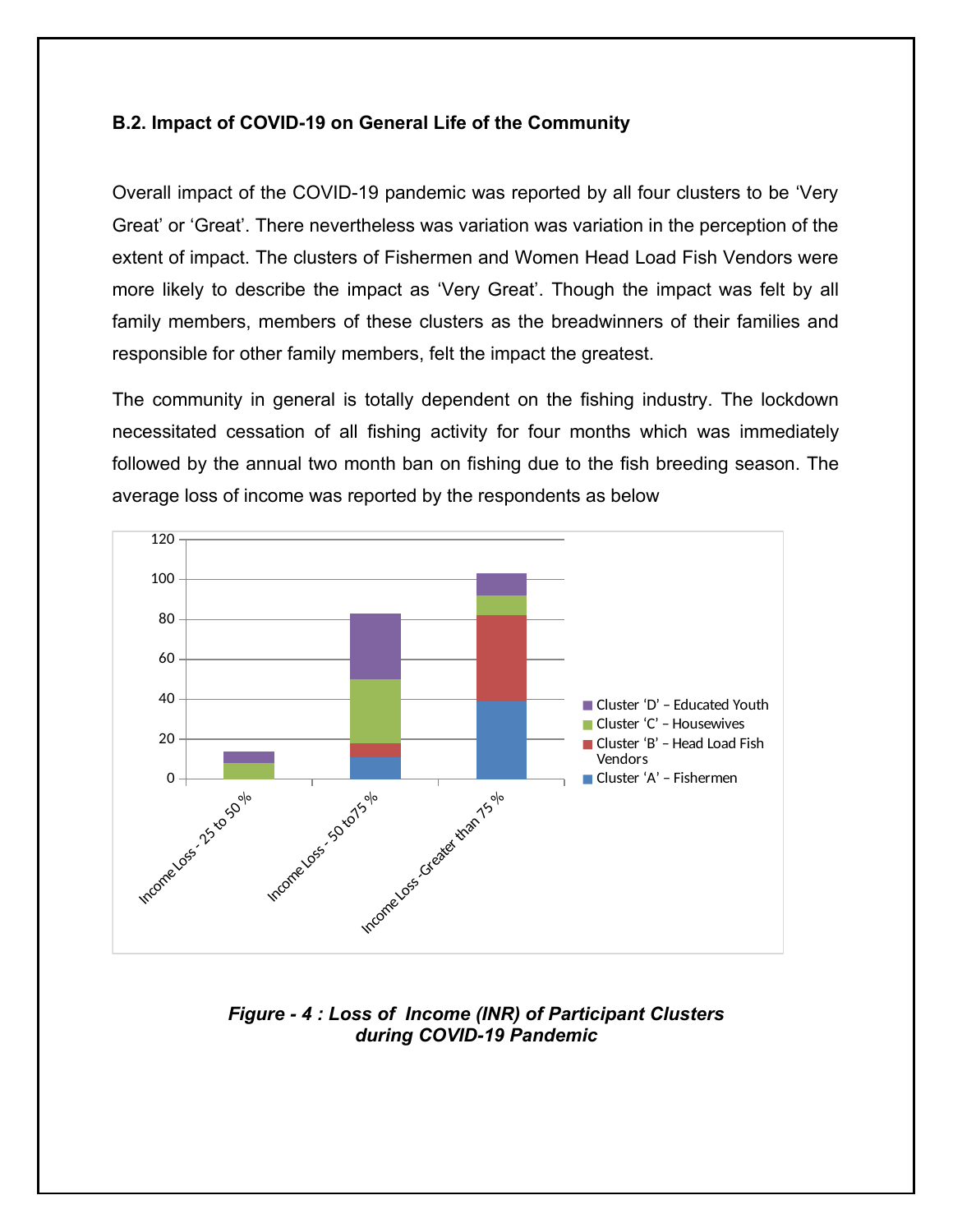## **C. STRUCTURAL DISCRIMINATION AND SOCIAL / ECONOMIC EXCLUSION FACED BY COMMUNITY IN GENERAL**

It is necessary to have a clear understanding of the discrimination and exclusions faced by the community normally to perceive how the corona pandemic has augmented the situation. Discrimination and exclusion is faced by members of the community due to two facets of their identify. One is their caste, namely 'Mukkuvar' which belongs to the 'Most Backward Community, coupled with their occupation which is perceived as unclean and the other is their minority Christian religious identity.

# **C.1. Awareness and Satisfaction Levels Regarding their Identity**:

The knowledge of different clusters of details related to their identity was assessed using the following indicators

- Knowledge of details regarding their caste classification by the Government
- Satisfaction or dissatisfaction regarding the above classification
- Knowledge of details regarding mass conversion of the community to Christianity
- Satisfaction or dissatisfaction regarding their identity as minority Christians

This exercise revealed that the fishermen and the educated youth are moderately aware of details regarding the formation of their identity. Only 10 % of each cluster reported clear knowledge of the details. The head load fish vending women showed the least knowledge with the housewives evincing the least interest in this aspect of their identity. Satisfaction with their identity was greatest amongst the fishermen, who for the majority take pride in their identity. Levels of dissatisfaction regarding the caste classification are greatest among the educated youth, with 50% showing dissatisfaction.



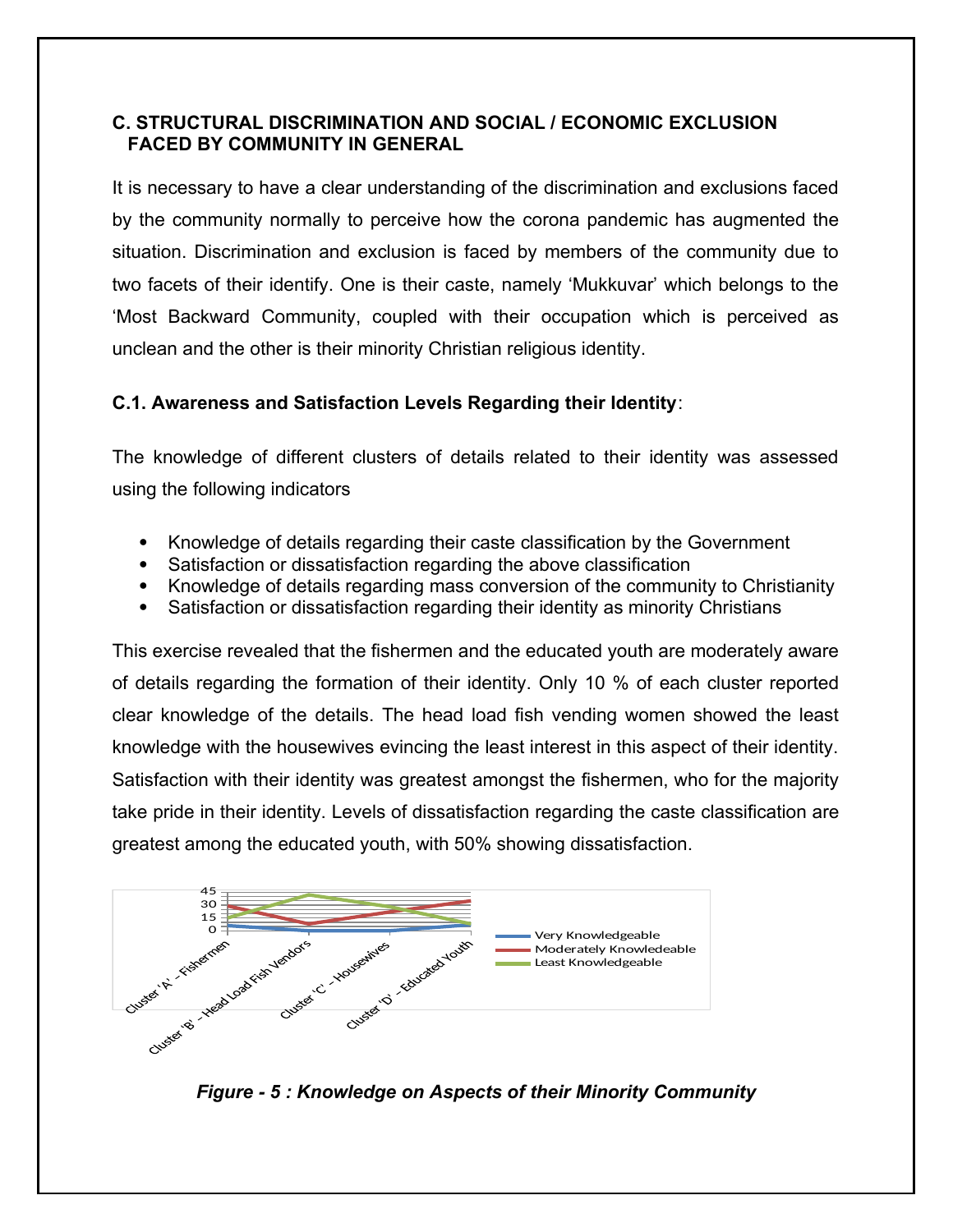

*Figure - 6 : Levels of Satisfaction regarding their Identity*

# **C.2. Discrimination and Exclusions Faced**

Discrimination and exclusions faced by the different clusters due to their caste and minority religious status were assessed separately as perpetrated by different groups.

- Government / Bank Officials
- Members of other religions and denominations
- People on Social Media
- People operating / using public services such as transport

The results show that experiences of discrimination and exclusion occur based on their 'inferior' caste, occupation and their religious identity. The number and intensity of such experiences is directly proportional to the contact the respondents had with the perpetrators. Thus, the highest reporting of discrimination was reported by head load fish vending women.



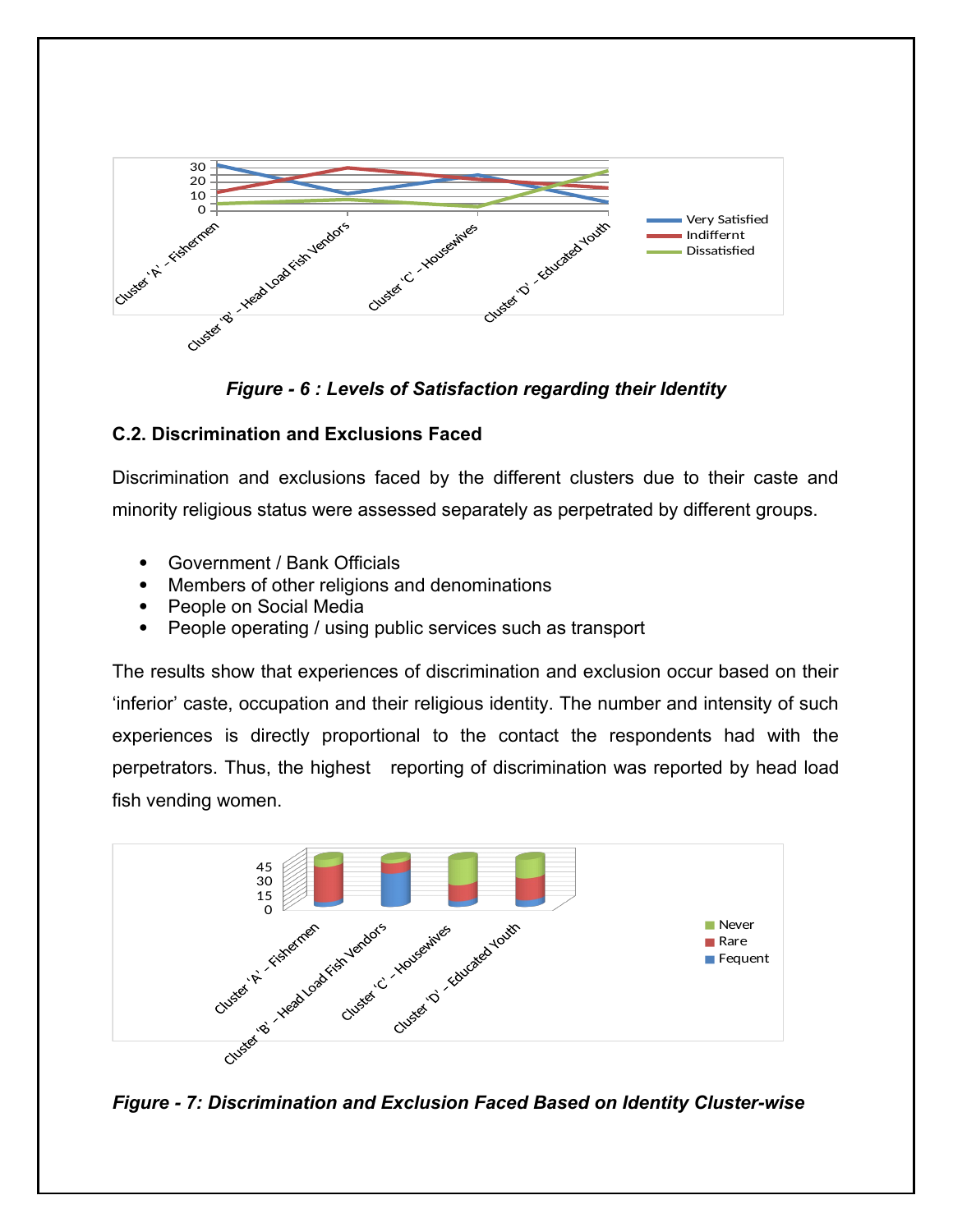#### **C.3. Discrimination and Abuse on Social Media:**

Throughout all the clusters, of those using social media (60% of total respondents) 80 % reported discrimination and abuse based on their identity. Moreover, 80 % of their interaction on social media is restricted to members of their own community.



*Figure - 8 : Discrimination and Abuse on Social Media – Cluster wise (percentage of respondents active)*

## **C.4. Treatment of Women of Community by Government Officials and other Communities**

On this important issue, it was surprising that many respondents could not form an opinion. Even more surprising was that exactly half of the educated youth had no opinion. Overall, 49 % expressed satisfaction on the treatment of women, 31% had no opinion and only 20 % expressed dissatisfaction. The fishermen's cluster was similar to the women fish vendor's cluster in expressing dissatisfaction which was done by 25 %. This sensitivity by the men is laudable. But overall, the lack of sensitivity, especially by educated youth shows a lack of awareness of women's rights and reveals that youth need to be sensitized on women's issues.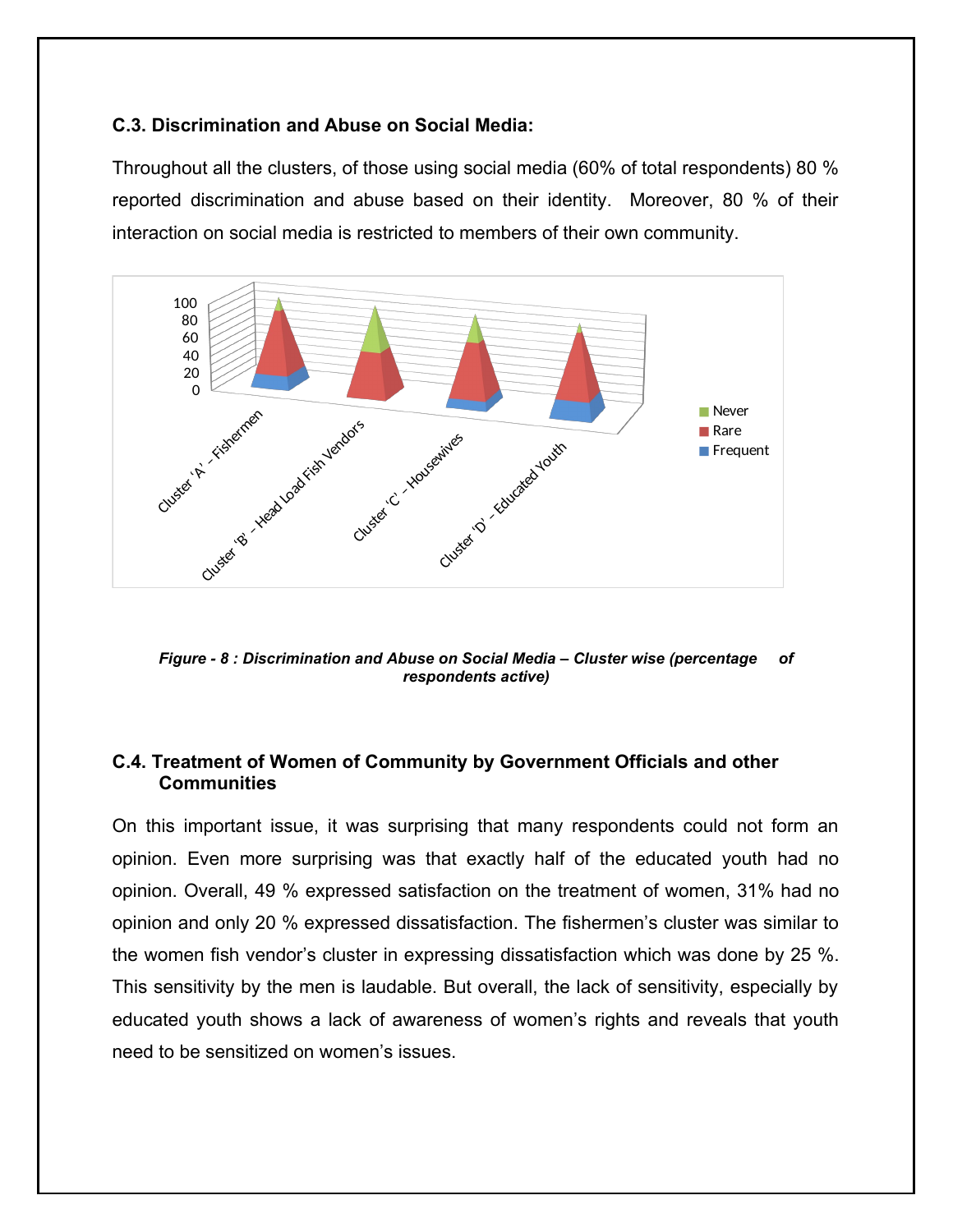

*Figure - 9 : Treatment of women of Community by Government Officials and other Communities – Cluster wise*

#### **C.5. Education and Health Facilities**

The four clusters had varied response regarding discrimination in education and healthcare facilities.



#### *Figure - 10: Education Facilities and Public Health-Care Facilities – Cluster wise*

More than twice the amount of satisfaction was evinced on the education facilities (65%) than regarding the public health care system (30%). It was heartening to note that the educated youth for the majority showed satisfaction over the education facilities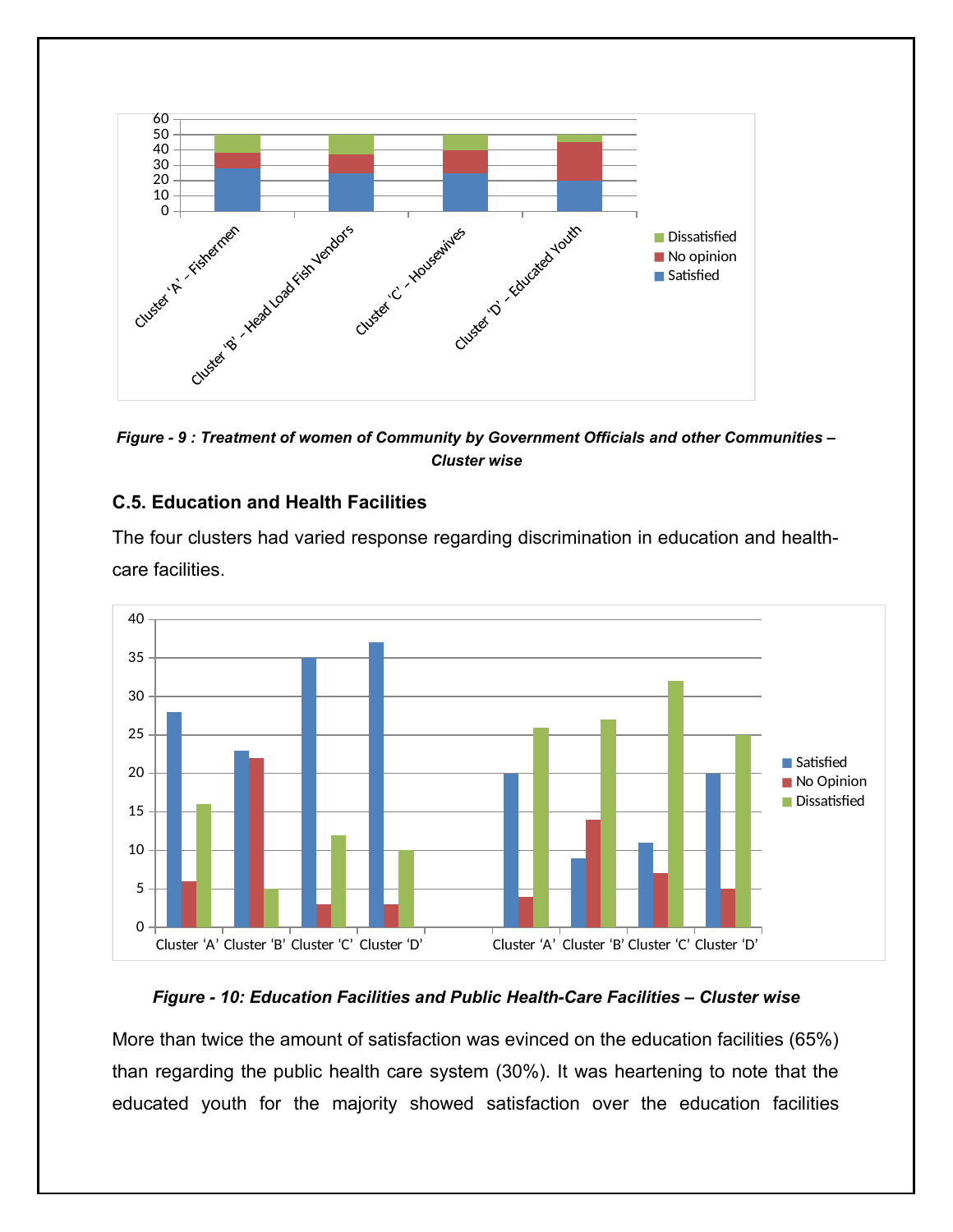available to the community. The main reason for this must be that for those who close to get educated, affordable educational institutions are run by the Roman Catholic Church with access to all belonging to the community.

On the other hand, the dissatisfaction with public health care system (55%) stems from the distrust formed over a period of time on the system, and the lack of access due to which many have to take recourse to private medical practitioners.

# **D. COVID-19 RELATED DISCRIMINATION FACED BY COMMUNITY**

## **D.1. Level of Satisfaction with the Government's Response**

Satisfaction with the Government's measures during the COVID-19 related lock-down period was assessed based on the following

- Whether Government's awareness measures sufficiently reached the community
- Whether Government's response to COVID-19 pandemic was overall sufficient and satisfactory
- Whether the extended lock-down period was justifiable with regard to their community
- Sufficiency of relief measures during the lock-down.



*Figure - 11: Satisfaction with the Government's measures during the COVID-19 related Lockdown Period*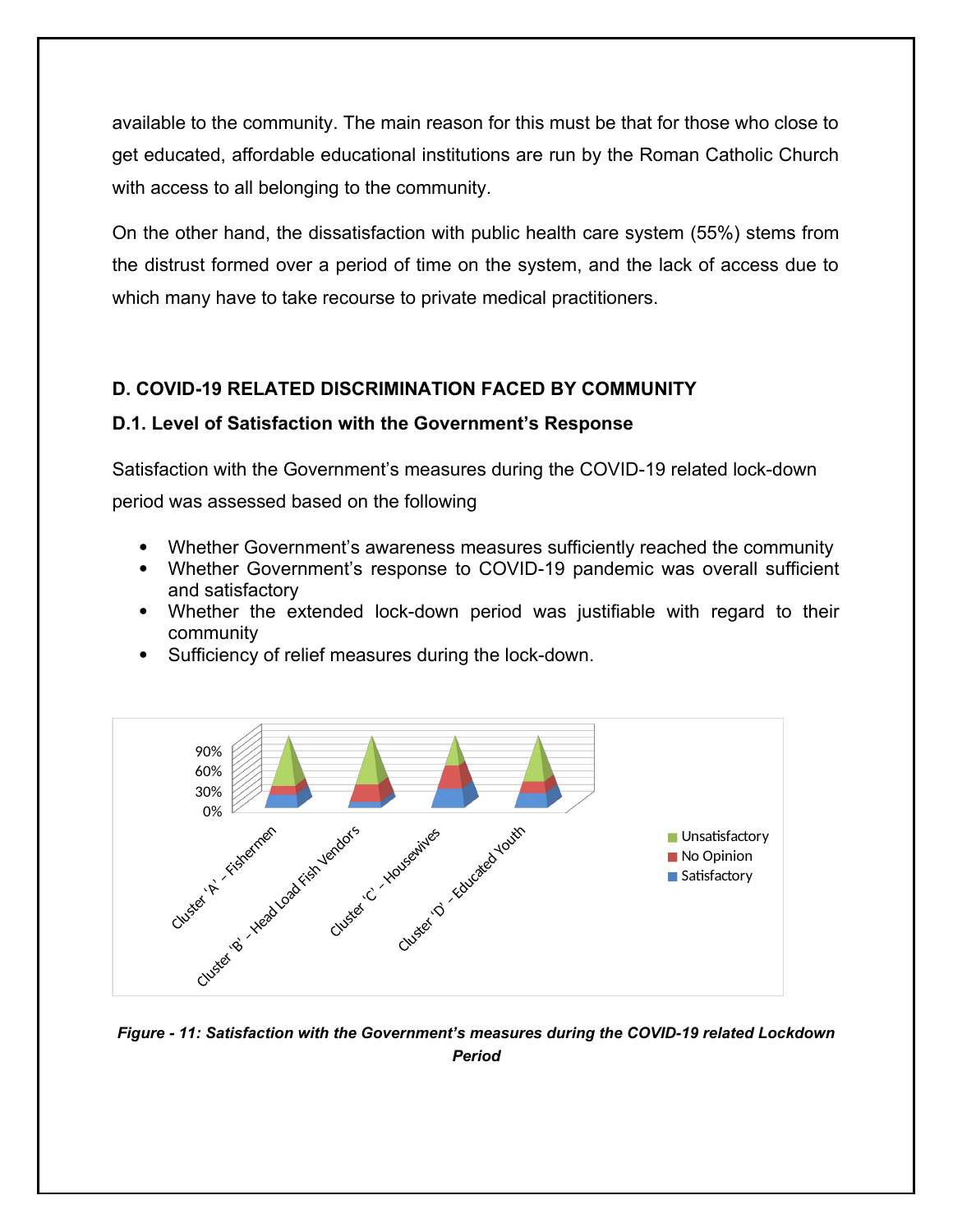Overall, 61 % of respondents revealed that the Government's response and measures were unsatisfactory n their opinion. 21 % chose not to express an opinion and 18% said that they felt that the overall response of the Government was satisfactory. That 21 % of respondents chose not to express an opinion is a cause for concern.

Regarding whether their community was discriminated against while implementation of the relief measures took place, 70 % said that definitely discrimination had taken place and that their community had not received what was due to them while other communities had benefitted. This opinion is partly because, the villages being homogenous and being isolated from other communities and travel having been suspended during the lockdown, the members had no means to ascertain what the other communities had in reality received. The fact remains that relief measures that were announced over the media were not implemented as announced, and this is a reason for their feeling od having been discriminated against. On the other hand, discrimination does occur as politicians tend to favour communities that are vote banks for them. This community tends to vote for parties who are pro-minority in nature.

## **D.2. Functioning of Local Administrators / Government Officials during the Lockdown**

In spite of the severe problems the community faced during the lock-down period, only 15 % of the respondents report that either they themselves or a member of their family had approached an administrator or official regarding their needs and problems. It is heartening to know that 5 % had made more than 4 such visits. But, 75 % of those that did visit a person in authority report dissatisfaction with the visits. 60% of them feel that they were discriminated against due to their minority status.

#### **D.3. Shortage Of Public Medical Care For Non-COVID Related Sickness**

Majority of the respondents report that there was difficulty in accessing medical care for non-Covid related sickness during the pandemic. In this regard, 70 % of respondents reported non-accessibility of care for other health problems, 15 % had no opinion and only 10 % said that sufficient care was available for non-COVID related health issues.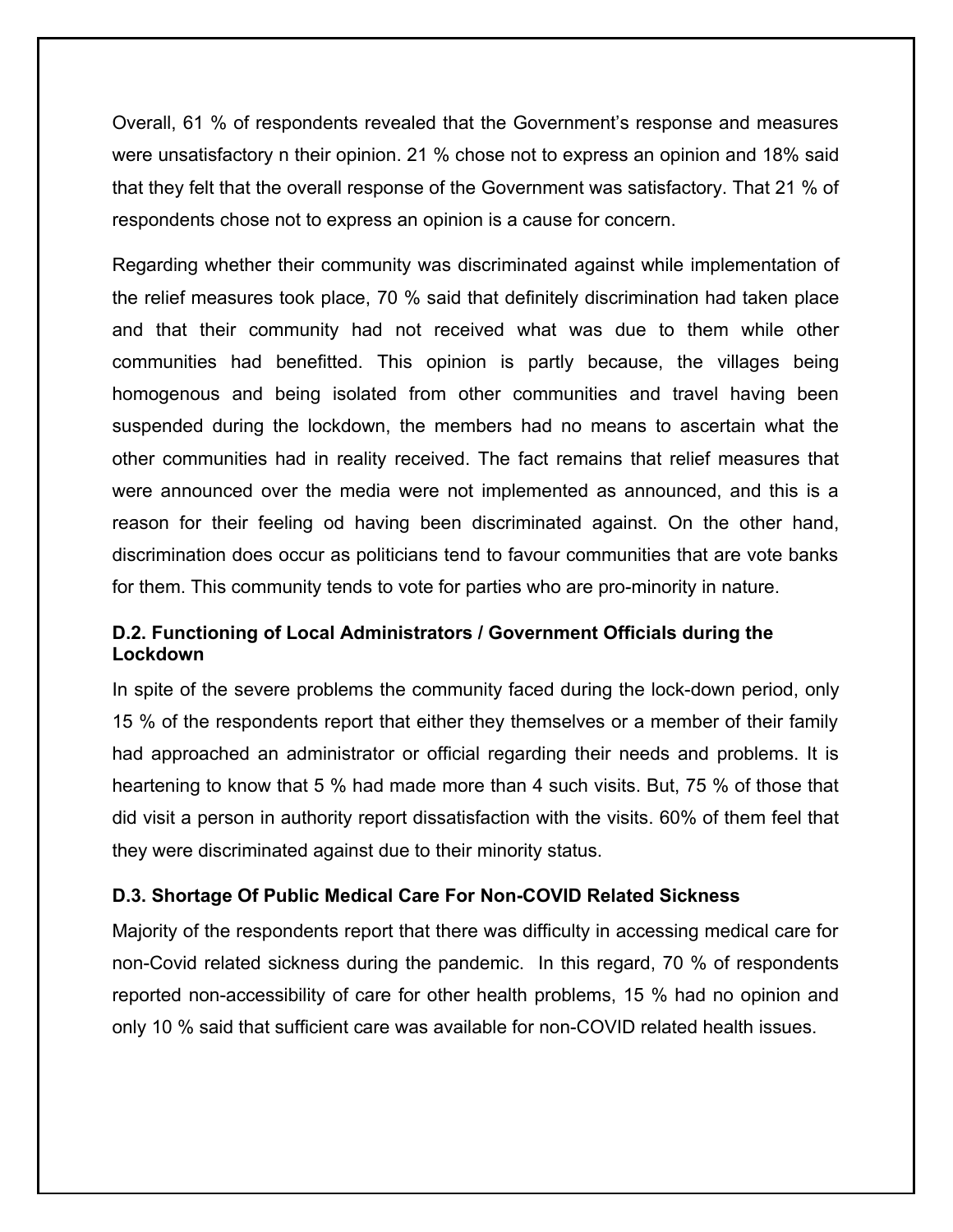### **D.4. Discrimination/ Abuse by Other Community Members**

The lock-down reduced interaction with other communities and increased the dependence on the Government's administrative system. Having examined the community's experiences and the Governmental inclusion or exclusion as perceived by the community, the study also looked at the discrimination that occurred during the interaction with other communities, which though on a reduced scale, was still present.



*Figure - 12: Discrimination and Abuse by Other Communities during the COVID-19 related Lockdown Period*

The incidence of discrimination and abuse has been directly proportional to the volume of interaction with other communities. The educated youth, being more active on social media have experienced discrimination or abuse based on their identity. 62% of this cluster report discrimination or abuse. Likewise, fishermen and head load fish vending women, having contacts with other communities, report 38% and 32% incidence of discrimination/abuse due to their identity. On the other hand, housewives, being relatively sheltered, in 84% cases report that no discrimination /abuse was perpetrated by members of other communities.